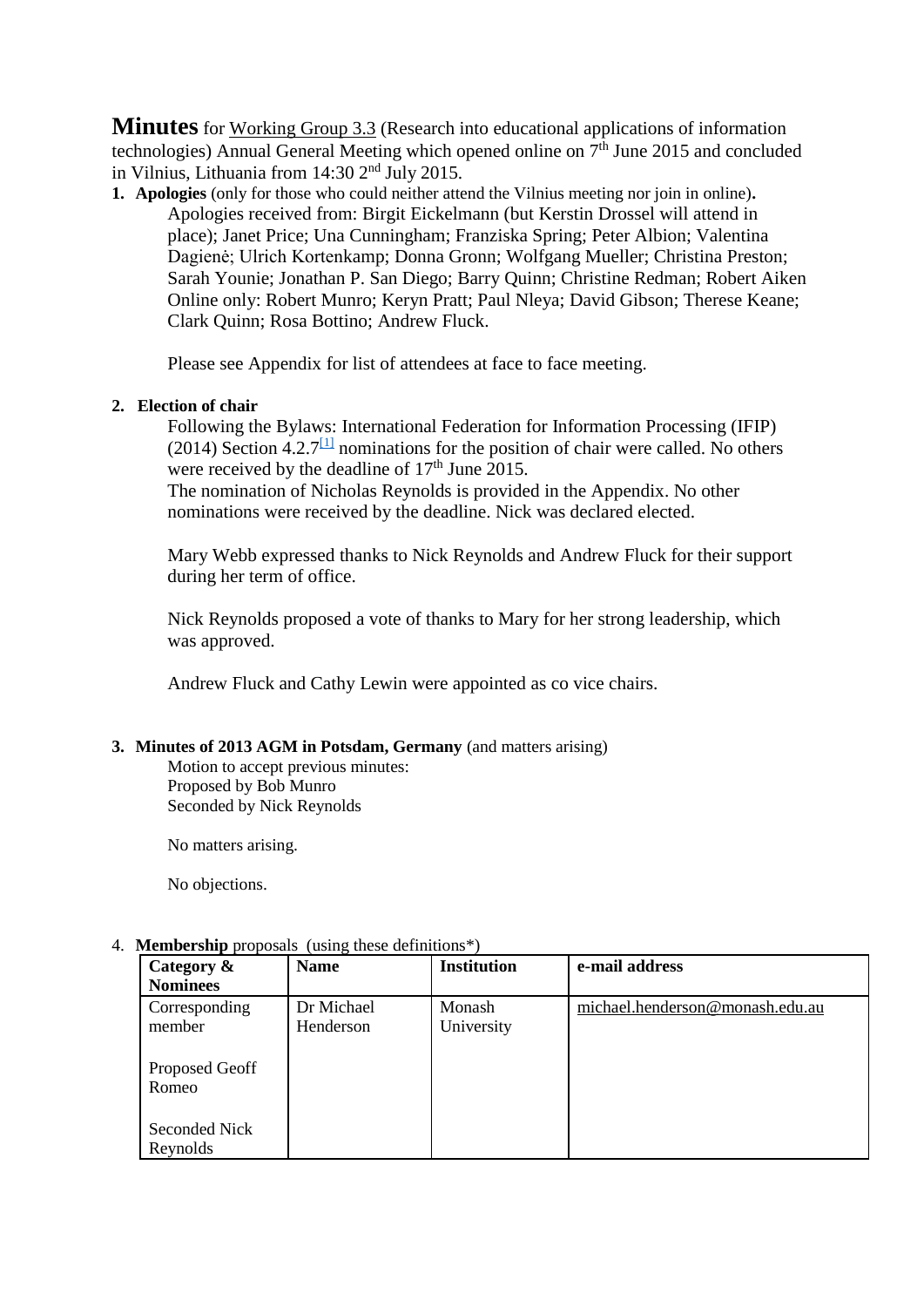| Category &                       | <b>Name</b>                         | <b>Institution</b>                             | e-mail address                |
|----------------------------------|-------------------------------------|------------------------------------------------|-------------------------------|
| <b>Nominees</b>                  |                                     |                                                |                               |
| Full member                      | Dr Sue Cranmer                      | Lancaster<br>University                        | s.cranmer@lancaster.ac.uk     |
| Proposed: Cathy<br>Lewin         |                                     |                                                |                               |
| Seconded: Mary<br>Webb           |                                     |                                                |                               |
| Full member                      | Dr Keith Turvey                     | <b>Brighton</b>                                | Kt6@brighton.ac.uk            |
| Proposed: Cathy<br>Lewin         |                                     | University                                     |                               |
| Seconded: Mary<br>Webb           |                                     |                                                |                               |
| Full member                      | Johan van<br>Niekerk (TC3           | Nelson Mandela<br>Metropolitan                 | Irene.Okere2@nmmu.ac.za       |
| Proposed: Nick<br>Reynolds       | representative for<br>South Africa) | University                                     |                               |
| Seconded: Sindre<br>Rosvik       |                                     |                                                |                               |
| Full member                      | Eric Sanchez                        | French Institute                               | eric.sanchez@ens-lyon.fr      |
| Proposed: Mary<br>Webb           |                                     | of Education,<br>ENS de Lyon                   |                               |
| Seconded: Cathy<br>Lewin         |                                     |                                                |                               |
| Intending member<br>(TBC)        | Sónia Cruz                          | Catholic<br>University of<br>Portugal          | soniacruz@braga.ucp.pt        |
| Proposed: Ana<br>Amelia Carvalho |                                     |                                                |                               |
| Seconded: Cathy<br>Lewin         |                                     |                                                |                               |
| Intending member<br>(TBC)        | Julie Mackey                        | University of<br>Canterbury e-<br>Learning Lab | Julie.mackey@canterbury.ac.nz |
| Proposed: Niki<br>Davis          |                                     |                                                |                               |
| Seconded: Nick<br>Reynolds       |                                     |                                                |                               |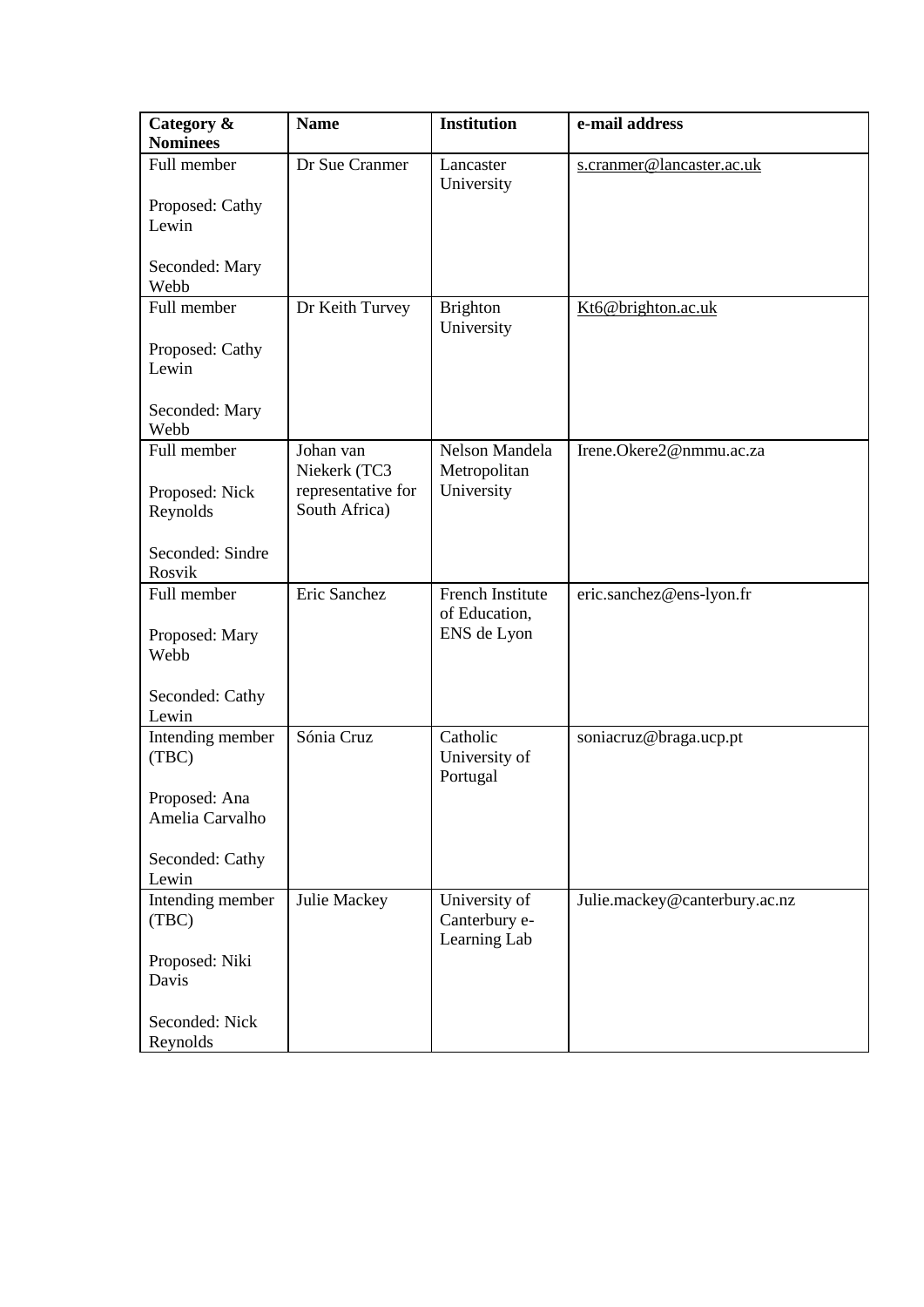| Category &       | <b>Name</b>             | <b>Institution</b> | e-mail address                         |
|------------------|-------------------------|--------------------|----------------------------------------|
| <b>Nominees</b>  |                         |                    |                                        |
| Corresponding    | <b>Sue Sentance</b>     | King's College     | sue.sentance@kcl.ac.uk                 |
| Member           |                         | London             |                                        |
|                  |                         |                    | http://www.kcl.ac.uk/sspp/departments/ |
| Proposed: Mary   |                         |                    | education/people/academic/Sentance,-   |
| Webb             |                         |                    |                                        |
|                  |                         |                    | Dr-Sue.aspx                            |
| Seconded: Andrew |                         |                    |                                        |
|                  |                         |                    |                                        |
| Fluck            |                         |                    |                                        |
| Corresponding    | Jo-yu Lee               | King's College     | jo-yu.lee@kcl.ac.uk                    |
| Member           | (Amber/Amanda)          | London             |                                        |
|                  |                         |                    |                                        |
| Proposed: Mary   |                         |                    |                                        |
| Webb             |                         |                    |                                        |
|                  |                         |                    |                                        |
| Seconded: Nick   |                         |                    |                                        |
|                  |                         |                    |                                        |
| Reynolds         |                         |                    |                                        |
| Corresponding    | <b>Wachira Nicholas</b> | Aga Khan           | Nicholas. Wachira@aku.edu              |
| Member           |                         | University,        |                                        |
|                  |                         | Tanzania           | http://www.aku.edu/ied-                |
| Proposed: Gioko  |                         |                    | ea/Faculty/Pages/Nicholas_Wachira.aspx |
| Maina            |                         |                    |                                        |
|                  |                         |                    |                                        |
| Seconded: Nick   |                         |                    |                                        |
| Reynolds         |                         |                    |                                        |

\*

| Category<br>Corresponding<br>member | Open to anyone: can attend meetings and observe; can join e-mail list.                                                          | No voting rights   |
|-------------------------------------|---------------------------------------------------------------------------------------------------------------------------------|--------------------|
| Intending member                    | Proposed and seconded by a Member who knows them. Voted into the<br>group at a WG3.3 meeting.                                   | No voting rights   |
| <b>Member</b>                       | Intending Member who has participated in at least two IFIP events and<br>been approved by their country representative and TC3. | Full voting rights |

# **All present were in favour of accepting these new members.**

### **5. Reports on recent and current WG 3-3 activities**

IFIP TC3 Working Conference *A New Culture of Learning: Computing and Next Generations* from 1st to 3rd July, 2015 in the Parliament (Seimas) of the Republic of Lithuania and hosted by the Vilnius University. [http://www.iticse2015.mii.vu.lt](http://www.iticse2015.mii.vu.lt/) Overall comments on this joint conference with 3.1 have been very complimentary and much useful work has been done at the conference as well as generating good ideas for ongoing work within the working groups and TC3 overall. The programme included individual and joint papers from many members of 3.3 and 4 panels by members of 3.3 on: EduSummit, the role of CS/Informatics in the Curriculum, Innovation through digital technologies, Information Security, and Digital Equity. It is good to see so many examples of ongoing collaborative work of 3.3. The Task force "Towards understanding of the role of CS/Informatics in the Curriculum", which is across all working groups includes a number of members of 3.3 and has developed a draft position paper and will be reporting to the TC3 meeting.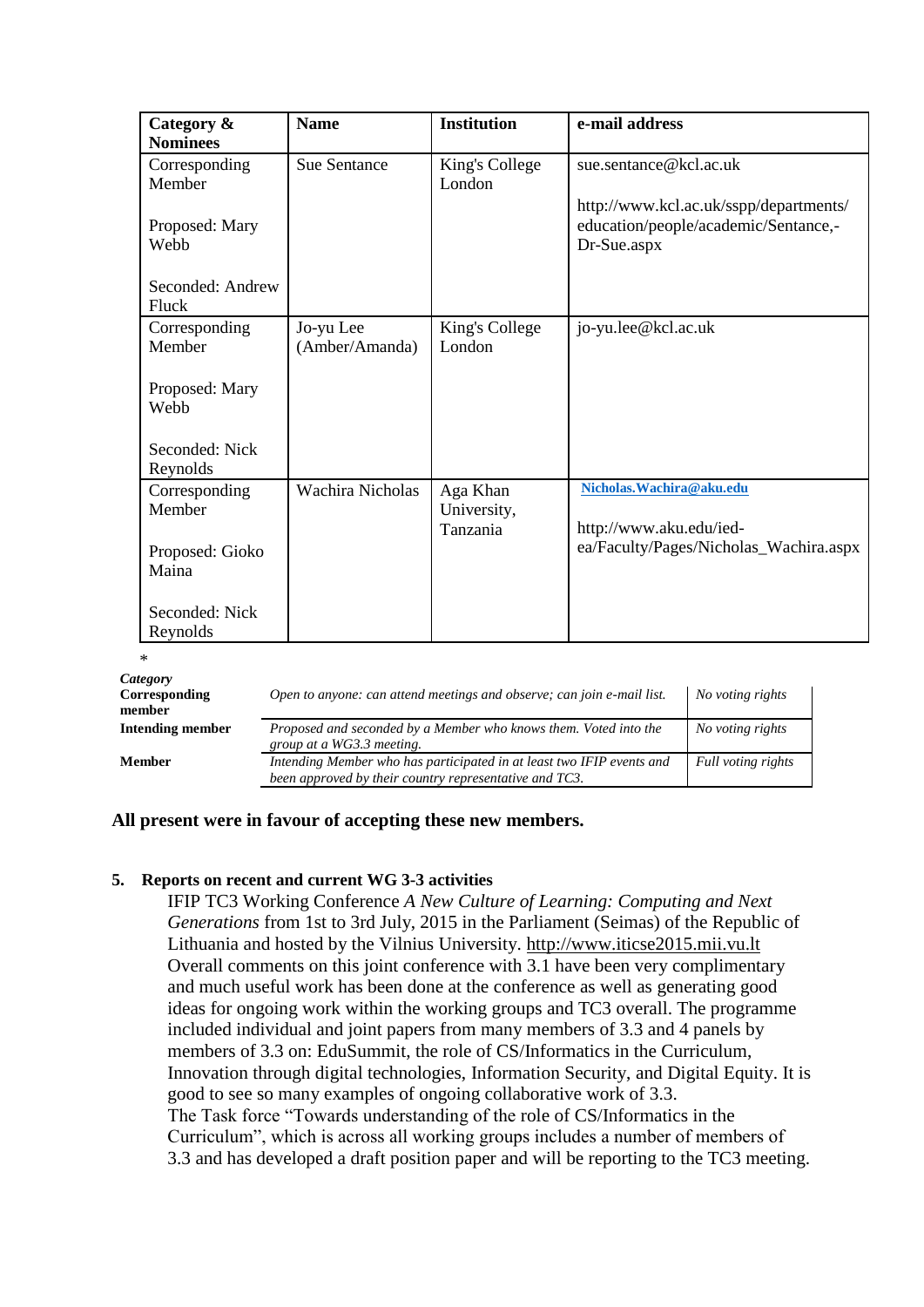EduSummit 2013 was supported by IFIP TC3 and attended by many members of 3.3. A special issue of *Education and Information Technologies* originating from EduSummit 2013 will be published shortly. Several of the articles for this are already available in the Online First Articles section of the journal. A number of members of 3.3 are authors on these articles and several members of 3.3 chaired the thematic working groups.

Another two articles by WG 3.3 members were published in Volume 20, Issue 2, June 2015.

2014 – Potsdam conference in conjunction with 3.1 and 3.2 "Key Competencies in Informatics and ICT" was held  $1 - 4$  July 2014. Mary Webb noted that this went extremely well with several resulting reports. This conference was very successful and well-attended by 3.3. Hot topics suggested at Potsdam (some of which have now been taken forward):

**Creativity** Powerful Knowledge Curriculum and Standards Computational thinking Mobile learning Professional Development Assessment as, for and of 21st Century Learning Observatories for researching impact of It in education Big data/Analytics Digital citizenship New Systems for Learning (that includes, New Systems for Schooling, MOOCS, Mobile Learning) Digital Pedagogy – Possibly should be Pedagogy rather than Digital Pedagogy Leadership

#### **6. Communications**

a. website:<http://www.ifipwg3-3.org/> : Averaging 120 hits per month (up from 45 last year) – mostly from Brazil (27%), USA (18%), Australia (8%) and India (6%).

b. Ning: 2 more members joined the Ning this year (now 25 WG 3.3 members). c. Online discussions: We have 110 members in the membership database. Prior to the 2015 AGM, the database was reconciled against the e-mail list; 11 members were re-invited to join the list, of which 7 responded and are now getting messages. Ulrich Kortenkamp kindly looked into the possibility of transferring the list to mailman, but informed us the current Yahoo list is working sufficiently well to obviate the need for a transfer.

d) Journal: *Education and Information Technologies* is now indexed by 18 different services, which are helping the impact factor rise.

#### 7. **Future** activities of WG 3.3

EduSummit: will be held September 14-15 Bangkok, Thailand 2015. Please see <http://www.curtin.edu.au/edusummit> for more details or contact Tammie Burke [[Tammie.Burke@curtin.edu.au](mailto:tammie.burke@curtin.edu.au)].

2016 Proposed meeting 'Stakeholders and Information Technology in Education' in Portugal in conjunction with ITEM 2016. Currently WGs 3.1, 3.3, 3.4 and 3.7 are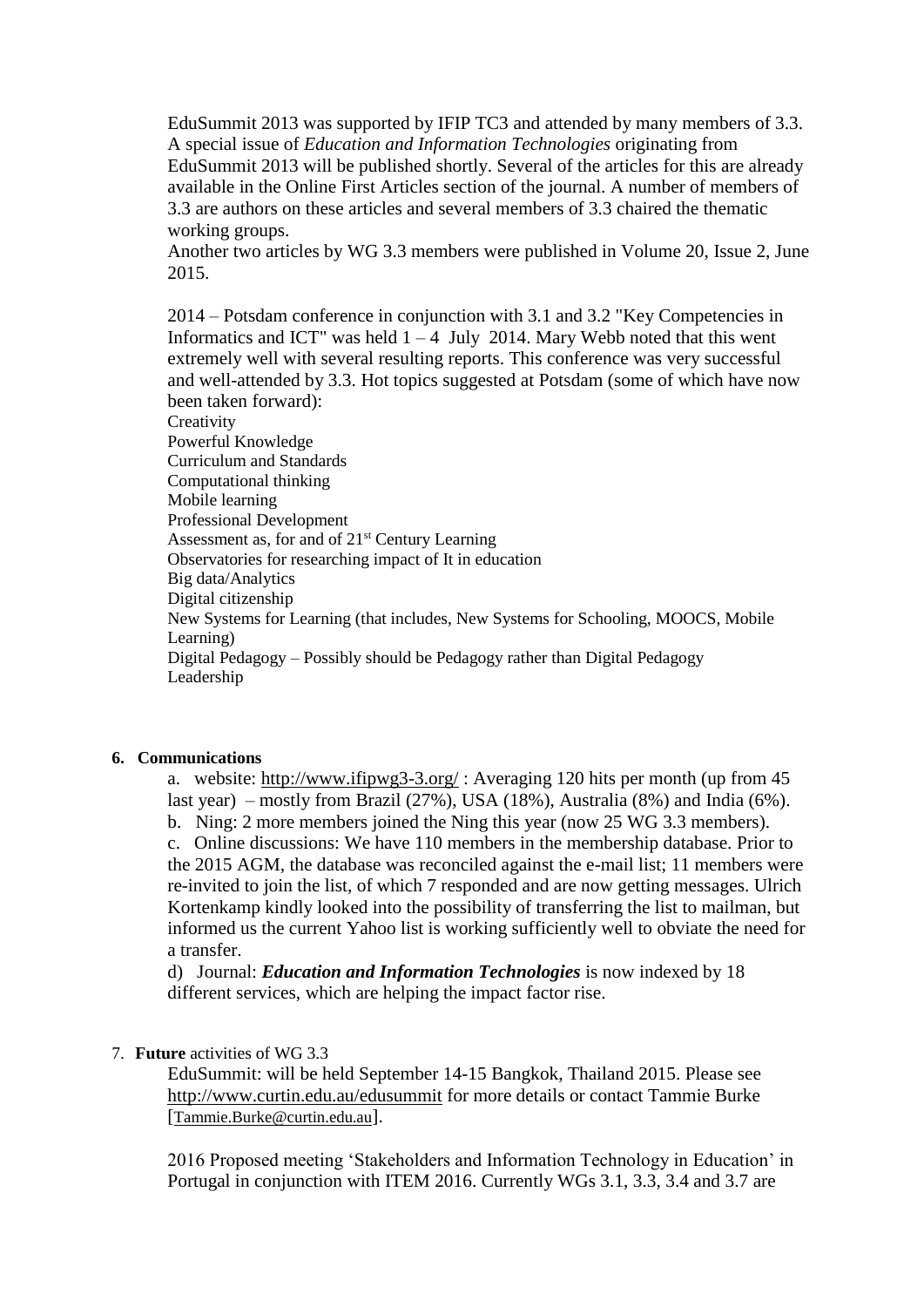interested in participating – which is excellent. At the moment the range of suggested dates are 6<sup>th</sup>-8<sup>th</sup> July. Don Passey is working with the local organisers on the proposal and budget documents. In order to discuss and take things forward, Don Passey, Sindre Rosvik, Eric Sanchez and Cathy Lewin met at 7.00pm on Wednesday 1<sup>st</sup> July 2015, in Vilnius. Cathy Lewin has agreed to co-chair with Don Passey, Eric will be on the IPC as a representative of WG3.1. Representative of WG3.4 to be confirmed.

# **8. News from IFIP Technical Committee 3 for Education**

Major current issues under discussion in TC3 include:

- Plans for WCCE 2017 Dublin, July 2017
- Linking TC3 plans with the UNESCO agenda
- Links with other networks including EduSummit
- TC3 response to curriculum initiatives focused on CS/Informatics
- **IFIP Strategy**
- Organisation and ways of working in TC3
- Digital presence and activities Web page and/or the Ning platform

N.B. Mary Webb is now on the TC3 Executive Committee.

### **9. Research Clubs proposal**

#### **Context**

Membership of the group is by personal invitation, establishing a degree of trust and common purpose.

# **Assets**

The group has a private e-mail list, a web site and a Ning site.

### **Aims**

"To provide a forum to identify issues and priorities for research and to map research policies arising from the differing cultures in IFIP Member countries."

# **Implication**

With the context of shared trust, we can use our assets to further our aims. The Research Clubs proposal suggests we can improve this as follows:

a) To generate discussion and provide mentoring leadership for newer members and early career researchers, we can provide a brief announcement of our publications on the e-mail list. The formal citation with a sentence or two about the global significance of the findings therein should be sufficient.

b) As we generate larger research projects, we can ask members of the Working Group (through the e-mail list) if they wish to become allied partners. This might be in one of two ways:

- i. Current research projects could be extended or duplicated in other countries by extending an invitation to WG3.3 members to become project associates.
- ii. Proposed projects seeking grant aid could invite other WG3.3 members to increase scope by joining as co-applicants without sharing funds.

c) Working Group 3.3 is an excellent place to plan collaborative projects on a global scale. This could involve simultaneous grant applications in several countries.

Response online was mostly supportive to this proposal, although some members expressed concern that the clubs may break up the community of 3.3.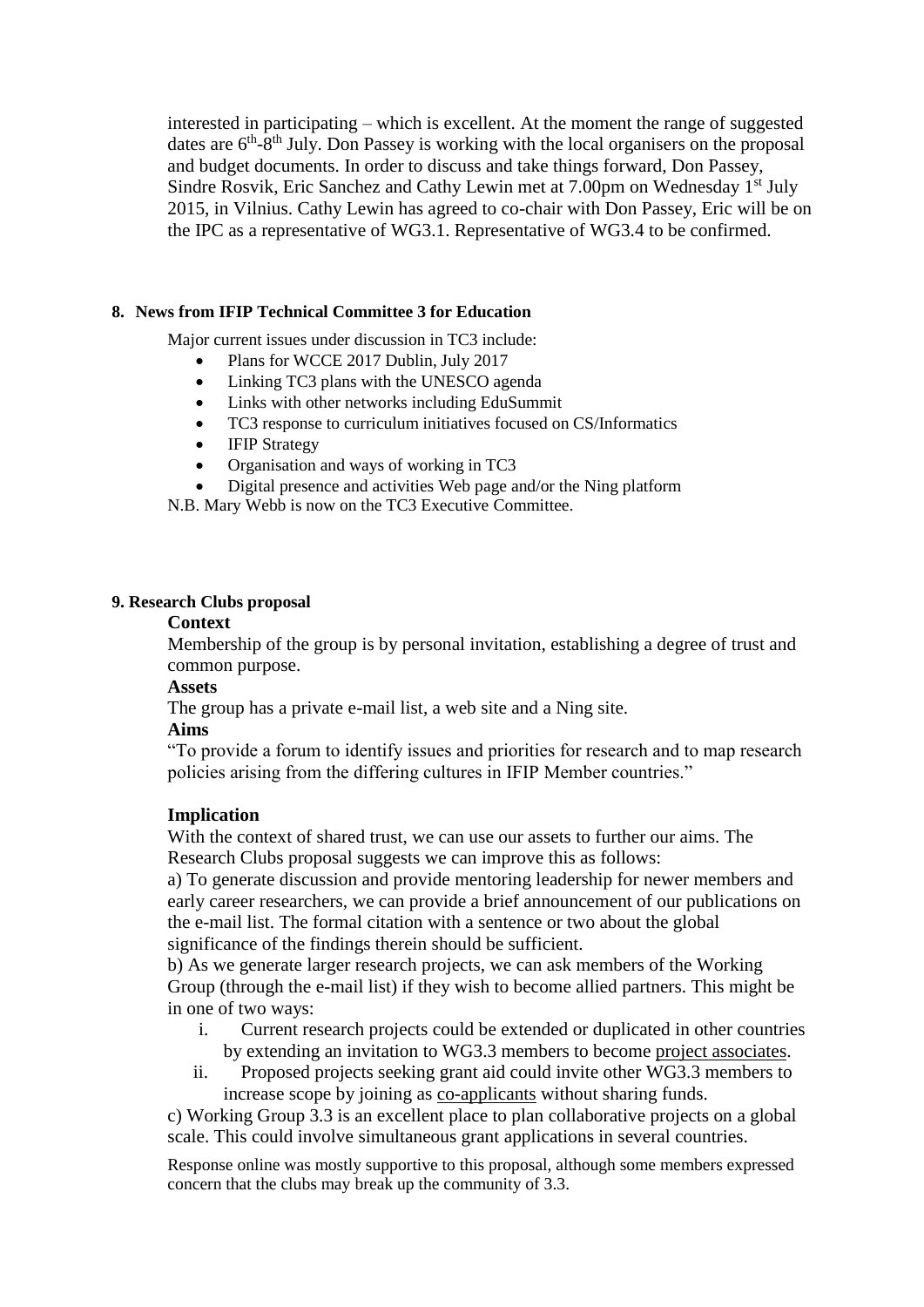Discussion points at the meeting were:

- Isn't this activity supported already through posting on the email list? (Christine Bescherer) Nick Reynolds noted it would be more structured (perhaps through more effective use of the Ning site).
- It would provide endorsement for activities (without funding complications) eg proposals could state that an established international network will support the work. (Niki Davies)
- How different is this from special interest groups? (Sue Cranmer) Nick Reynolds noted that it is not intended to be a series of separate groups. It is more fluid – the research clubs would be formed as and when necessary.
- A good starting point is continuing the work of the task force looking at the role of CS/informatics in the curriculum.

ACTION: Mary Webb to ensure there is a research club linked to the task force.

### **10. Date and location of next AGM**

4<sup>th</sup>-6<sup>th</sup> or 6<sup>th</sup>-8<sup>th</sup> July 2016, University of Minho, Guimarães, Portugal

#### **11. AOB**

#### **11a. EduSummit attendance and WG 3.3 membership.**

Niki Davis has asked for this question to be discussed:

As EDUsummIT is strongly aligned with IFIP WG 3.3, I wonder if members who attend it would able to count it towards the WG 3.3 conferences attended for full membership?

More generally, we would like to expand our understanding of the relationship between Edusummit and TC3.

There was good discussion online, with general support for EduSummit attendance contributing to WG3.3 membership, although it's acknowledged IFIP rules may inhibit this.

Should there be criteria for alignment with other conferences to raise awareness of IFIP? (Johan van Niekerk) Mary Webb and Nick Reynolds noted that it would be difficult to know where to draw the line. Mary said that EduSummit is special to 3.3 but it is not a one-off so recognition of attendance would need to be defined carefully.

Nick Reynolds proposed to take this suggestion forward to the TC3 meeting. Approximately 10 people present supported this. No-one objected. Nick will bring attention to the issues of cost, distance, time and accessibility for conference attendance.

Niki Davis noted thanks to the meeting for taking this forward.

#### **11b.Bringing people into IFIP (Doctoral students, eminent scholars, expert practitioners).**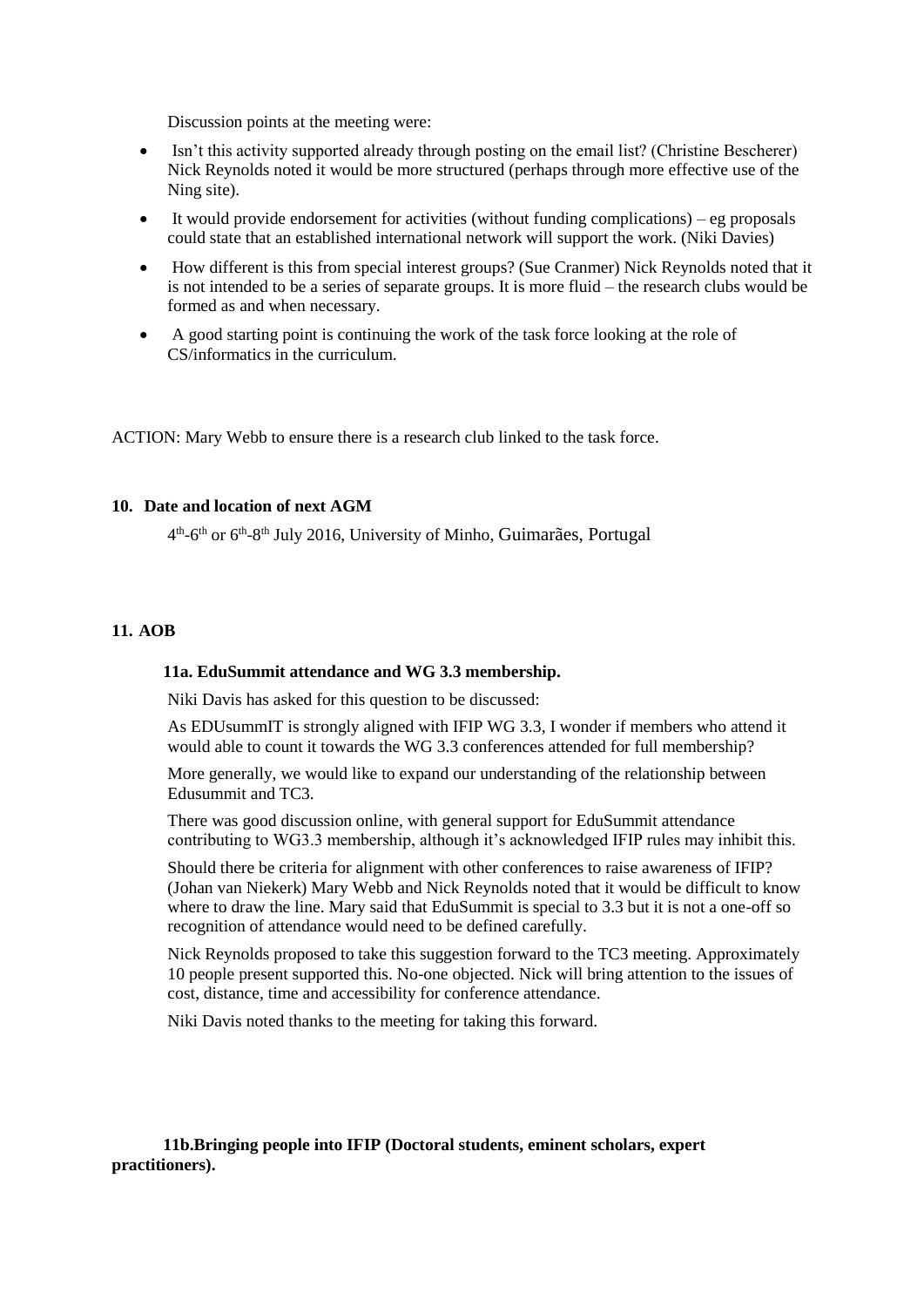This item is a call for suggestions on how we may strategically enlarge Working Group 3.3. Please put forward ideas for recruiting and nominating new members in the following categories (and please nominate other categories as well):

- i. Doctoral students [many of us propose our PhD students for membership can we extend this idea?]
- ii. Eminent scholars [are there academics we are aware of that might be encouraged to participate?]
- iii. Expert practitioners [do you know inspirational teachers who are transforming their schools with computer technology? Some schools no longer issue student reports – using an LCMS makes reporting continuous, with parental access from home. Is this an example of future thinking?]

Other suggestions for extending membership:

- Involve national students in TC3 working conferences through offering pre-conference workshop/summer school. Could support students in how to prepare poster/presentation for main conference and provide some methodology input. (Christine Bescherer)
- Could involve research students in joint research/publications through WG3.3 perhaps in small groups of 2-3 countries. (Valentina Dagiene)
- Target education faculties more broadly as there is now wide interest in technology. (Johan van Niekerk)

A comment from Donna Gronn indicated financial support to attend meetings is rare: therefore asked if online participation could qualify as one of the 'participated' events?

This was not discussed at the meeting but facilitating online participation at events was:

- Sessions could be recorded. More use of social media to share messages would be beneficial. (Sue Cranmer)
- Could be synchronous (eg Google hangout) and asynchronous provision. Make better use of the Ning site. (Nick Reynolds)
- Attending members could support early career researchers/research students by facilitating online presentations at the conference and subsequently providing them with feedback (ie a mentoring role). (Niki Davis)
- Online attendance could help teachers and practitioners to benefit from the conference. (Toshinori Saito)

ACTION: Cathy Lewin to take these ideas forward to IPC of TC3 Working Conference 2016 in Portugal

# **Appendices**

# **1. List of attendees at AGM 2nd July 2015, Vilnius, Lithuania**

Caroline Jouneau-Sion, French Institute of Education, ENS de Lyon, (France); Eric Sanchez, French Institute of Education, ENS de Lyon, (France); Sindre Rosvik, [sinro@online.com;](mailto:sinro@online.com) Christine Bescherer; Peter Micheuz; Gerald Futcheu?, Vienna university of technology; Ana Amelia Carvalho (PT); Seeta Jaikaran-Doe; Bent B. Andresen; Mart Laanpere, Tallinn University; Peter Doe, University of Tasmania; Sue Cranmer, Lancaster University; Keith Turvey, Brighton University ; Silvio Giaffredo, University of Trento; Olena Chaikovska, [lena@knukim.edu.ua,](mailto:lena@knukim.edu.ua) Ukraine; Niki Davis, [Niki.Davis@canterbury.ac.uk;](mailto:Niki.Davis@canterbury.ac.uk) Yoshiaki Matsuzawa, [matsuzawa@inf.shizuoka.ac.jp;](mailto:matsuzawa@inf.shizuoka.ac.jp) Hajime ohiva; Valentina Dagiene; Robert Gajewski, Warsaw University of Technology, Poland, rg@il.pw.edu.pl; Johannes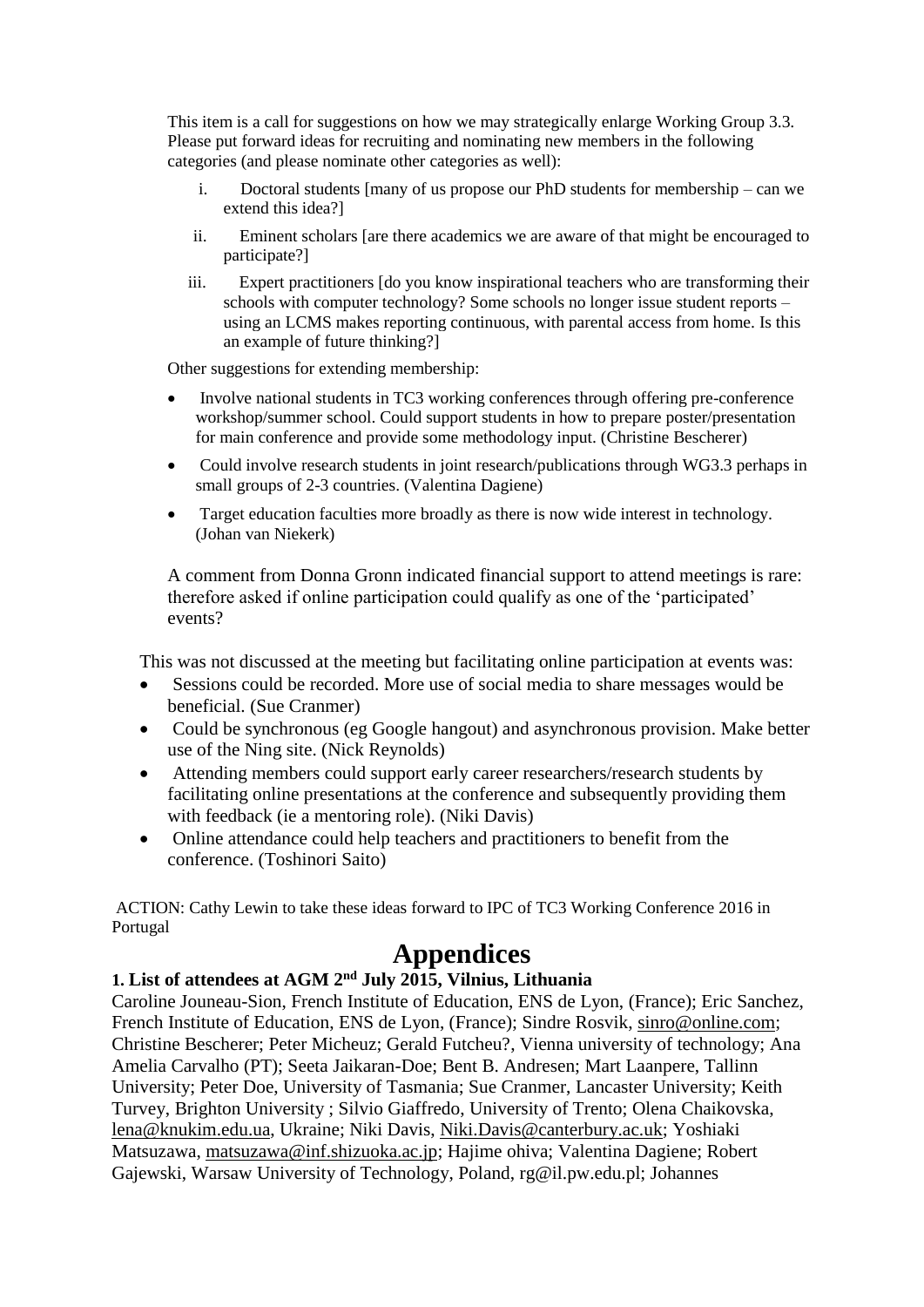Magenheim, University of Paderborn, Germany; Toshinori Saito, Japan Professional School of Education; Yaacov katz, president, Michlala - Jerusalem Academic College, [yaacov.katz@biu.ac.il;](mailto:yaacov.katz@biu.ac.il) Monique Grandbastien, Monique.Grandbastien@loria.fr , French TC3 rep; Johan van Niekerk, Nelson Mandela Metropolitan University; Volkan Kukul, Gazi university, turkey, [kukulvolken@gmail.com;](mailto:kukulvolken@gmail.com) Maciej M. Syslo, UMK Torun, Poland, [syslo@mat.umk.pl;](mailto:syslo@mat.umk.pl) Mary Webb,; Nick Reynolds; Cathy Lewin

# **2. Election of chair**

From: Nicholas Reynolds [<nreyn@unimelb.edu.au>](mailto:nreyn@unimelb.edu.au)

# Dear Mary

I would like to indicate my willingness to stand for the position of Chair of WG3.3. I would like to continue your excellent work in supporting the activities of 3.3 and in being instrumental in the group's successes. Your work in the area of building a research and theoretical position on the development and implementation of curriculum with an ICT/Informatics focus is something that I am looking forward to continuing. This is a key area of interest globally and one that would benefit from a research driven international perspective. I would very much like to lead discussion and activity in the establishment of Andrew Fluck's idea of 'Research Clubs' that can support research into specific areas of interest that would in turn support TC3's agenda. I understand that along with Andrew, Cathy Lewin has expressed interest in working with me as a Vice Chair of 3.3. This seems to me to be a very good approach and ensuring a continuity of leadership for the group.

I express my interest in taking such a leadership position mindful that due process should be followed. In doing so I also ask that any other members of 3.3 who are interested in taking a leadership role please feel free to indicate their interest. I am aware that many members will probably not be able to attend the actual conference in Vilnius, where we will have our AGM. I hope that this expression of interest will open discussion about the leadership of 3.3 and that others with interest will step forward.

I thank you, Mary, for the important work that you have done as Chair. Nick

[Many accolades followed this message, greatly in support of Nick as Chair].

| Good idea-keen to join                                                                                                                           | <b>Christina Preston</b> |
|--------------------------------------------------------------------------------------------------------------------------------------------------|--------------------------|
| I fully support this Research Clubs Proposal, and welcome<br>being involved.                                                                     | Sarah Younie             |
| An excellent idea. Really collaborative projects could be<br>pursued. Fully support it                                                           | <b>Robert Munro</b>      |
| Seems like a good idea and well worth trying.                                                                                                    | Peter Albion             |
| Perhaps groups can work out their own mechanisms and<br>share what is learned from that so that over time effective<br>approaches are developed. |                          |

# **9. Research Clubs proposal**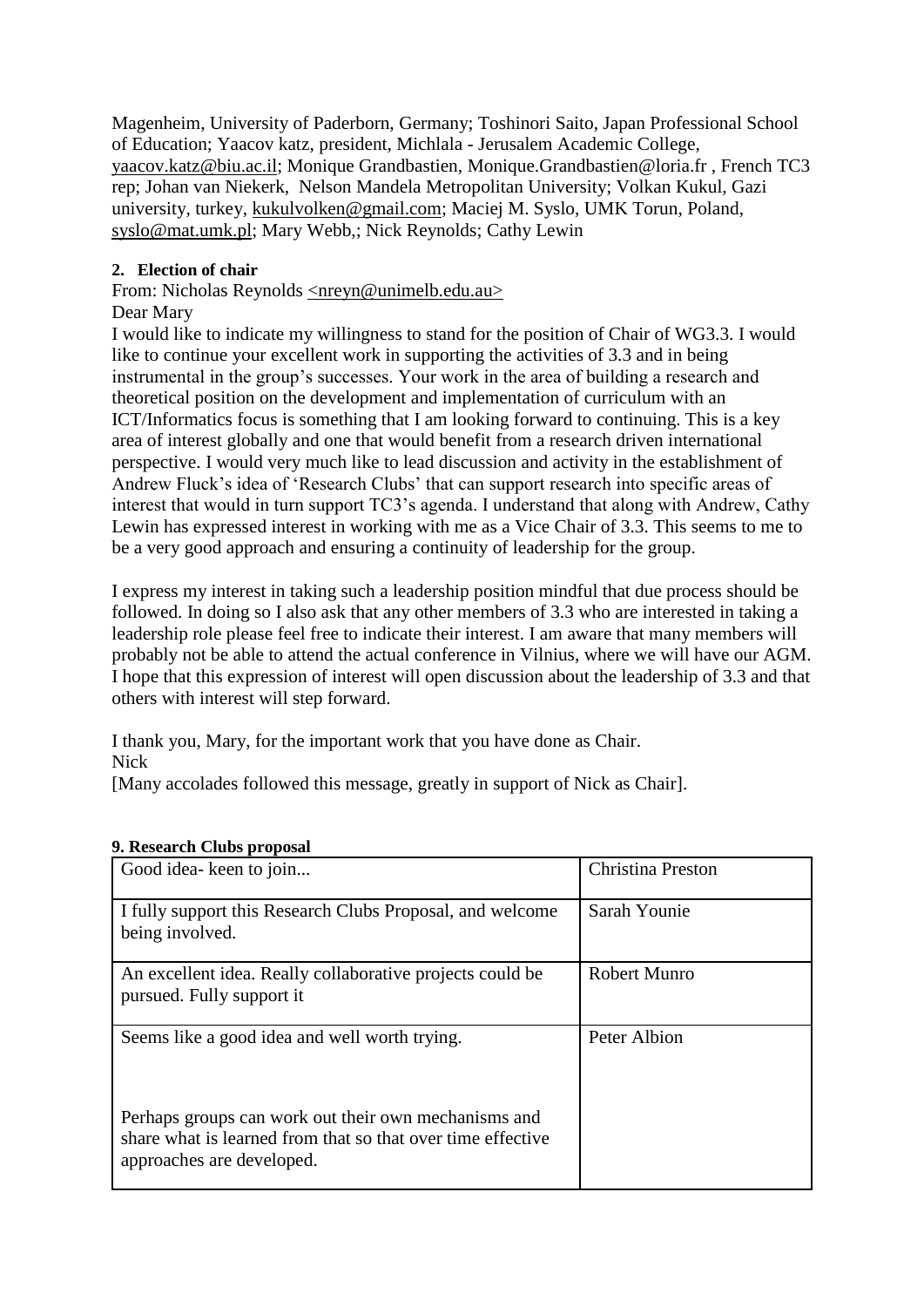| I also support the idea of research club proposals                                                                                                                                                                                                                                                                                                                                   | Kleopatra Nikolopoulou |
|--------------------------------------------------------------------------------------------------------------------------------------------------------------------------------------------------------------------------------------------------------------------------------------------------------------------------------------------------------------------------------------|------------------------|
| Sorry, probably I have missed something but I do not really<br>understand the difference in terms of mission between<br>research clubs and WG 3.3.<br>moreover, it is not clear to me the proposed mechanism to                                                                                                                                                                      | Rosa Bottino           |
| establish and run a club                                                                                                                                                                                                                                                                                                                                                             |                        |
| The Research Clubs idea builds on the aims of WG3.3<br>which were incorporated into the proposal as a foundation.                                                                                                                                                                                                                                                                    | <b>Andrew Fluck</b>    |
| There is no intention of fragmenting WG3.3: the whole<br>working group is invited to join the activity.                                                                                                                                                                                                                                                                              |                        |
| As use the WG3.3 e-mail list to SHARE our research, and<br>invite others to join existing or future projects, some<br>members may naturally join project-based activities. But we<br>have a fantastic opportunity within WG3.3 to build wide-<br>scale international collaboration. Early career researchers<br>may find this a good way to work with more experienced<br>academics. |                        |
| I fully support the idea of the clubs – the name is just a<br>name at the moment. I see them as an opportunity for<br>researchers to share ideas and build research around specific<br>areas of interest; all of these areas fit within 3.3 and in no<br>way would fragment it, rather they offer a way to possibly<br>strengthen to the group.                                      | <b>Nick Reynolds</b>   |
| I like the idea of increasing members' interactions through<br>opportunistically formed "research clubs." To make sure<br>these clubs (interest groups) will enhance instead of<br>fragmenting WG3.3, we need to keep these clubs open and<br>accessible to all members, and set up online spaces to share<br>ongoing efforts and advances.                                          | Jianwei Zhang          |
| I agree that it is a good idea for the WG to generate groups<br>to pursue joint ventures, and to use an open approach with<br>online collaboration. I would like to add something in the<br>proposal which stimulates discussion at a theoretical and<br>methodological level as well as work on research agendas<br>and policy mapping.                                             | <b>Steve Kennewell</b> |

# **11a. EduSummit attendance and WG 3.3 membership.**

| I'm involved with EDU summIT and will be attending so I'd like   | Peter Albion |
|------------------------------------------------------------------|--------------|
| for it to be counted for activity with this group.               |              |
| I would think that attending Edusummitt2015 should count towards | Margaret Cox |
| conference attended for becoming a full member of IFIP WG3.3,    |              |
| Having been a founder member of the Edusummits and attended all  |              |